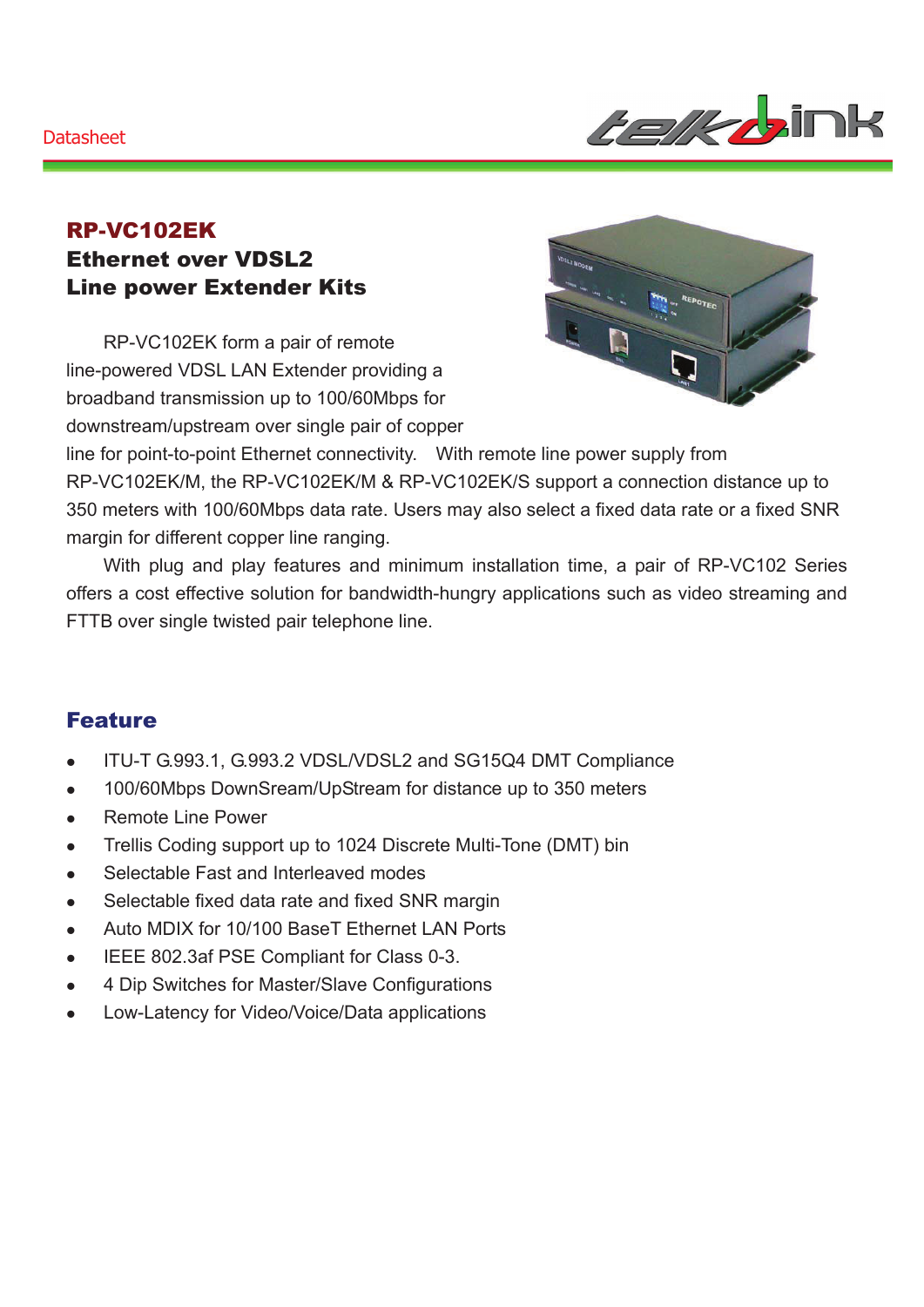# Specification

| Ethernet over VDSL2<br><b>Standard</b><br>ITU-T G.993.1/2, SG15Q4 DMT Compliance<br>$\bullet$<br>IEEE802.3af Power over Ethernet<br>$\bullet$<br>1 RJ-45 10/100Mbps Ethernet port<br>$\bullet$<br><b>Interface</b><br>1 RJ-11 Connector for EoVDSL2<br>4 DIP switch for mode selection<br>RJ-45 (Ethernet): Category 3, 4, 5 UTP/STP<br>$\bullet$<br><b>Cable</b><br>RJ-11 (EoVDSL2): Twisted-Pair phone wire<br>$\bullet$<br>ITU-T G.993.1/2, SG15Q4 DMT Compliance<br>$\bullet$<br><b>VDSL Transmission</b><br>Trellis Code with 1024 DMT bins<br>Max Data Rate: 100/60 Mbps<br>$\bullet$<br>Auto-Detection for 10/100 Base-T and Half/Full duplex<br>$\bullet$<br><b>LAN Features</b><br>Fully compatible with IEEE802.3/IEEE802.3u<br>$\bullet$<br><b>Auto MDIX Function</b><br>Safety-Extra-Low-Voltage (SELV) Compliant<br>$\bullet$<br><b>Remote Line Power</b><br>Power Auto Restart with Under Voltage Lockout (UVLO) Fault<br>$\bullet$<br><b>Detection</b><br>Performance in AWG 24 Line at 6dB without rate limit without<br>rate limit<br><b>Data Rate &amp; Distance</b><br>Up Stream<br>Down Stream<br><b>Distance</b> |
|---------------------------------------------------------------------------------------------------------------------------------------------------------------------------------------------------------------------------------------------------------------------------------------------------------------------------------------------------------------------------------------------------------------------------------------------------------------------------------------------------------------------------------------------------------------------------------------------------------------------------------------------------------------------------------------------------------------------------------------------------------------------------------------------------------------------------------------------------------------------------------------------------------------------------------------------------------------------------------------------------------------------------------------------------------------------------------------------------------------------------------------|
|                                                                                                                                                                                                                                                                                                                                                                                                                                                                                                                                                                                                                                                                                                                                                                                                                                                                                                                                                                                                                                                                                                                                       |
|                                                                                                                                                                                                                                                                                                                                                                                                                                                                                                                                                                                                                                                                                                                                                                                                                                                                                                                                                                                                                                                                                                                                       |
|                                                                                                                                                                                                                                                                                                                                                                                                                                                                                                                                                                                                                                                                                                                                                                                                                                                                                                                                                                                                                                                                                                                                       |
|                                                                                                                                                                                                                                                                                                                                                                                                                                                                                                                                                                                                                                                                                                                                                                                                                                                                                                                                                                                                                                                                                                                                       |
|                                                                                                                                                                                                                                                                                                                                                                                                                                                                                                                                                                                                                                                                                                                                                                                                                                                                                                                                                                                                                                                                                                                                       |
|                                                                                                                                                                                                                                                                                                                                                                                                                                                                                                                                                                                                                                                                                                                                                                                                                                                                                                                                                                                                                                                                                                                                       |
|                                                                                                                                                                                                                                                                                                                                                                                                                                                                                                                                                                                                                                                                                                                                                                                                                                                                                                                                                                                                                                                                                                                                       |
|                                                                                                                                                                                                                                                                                                                                                                                                                                                                                                                                                                                                                                                                                                                                                                                                                                                                                                                                                                                                                                                                                                                                       |
|                                                                                                                                                                                                                                                                                                                                                                                                                                                                                                                                                                                                                                                                                                                                                                                                                                                                                                                                                                                                                                                                                                                                       |
|                                                                                                                                                                                                                                                                                                                                                                                                                                                                                                                                                                                                                                                                                                                                                                                                                                                                                                                                                                                                                                                                                                                                       |
|                                                                                                                                                                                                                                                                                                                                                                                                                                                                                                                                                                                                                                                                                                                                                                                                                                                                                                                                                                                                                                                                                                                                       |
|                                                                                                                                                                                                                                                                                                                                                                                                                                                                                                                                                                                                                                                                                                                                                                                                                                                                                                                                                                                                                                                                                                                                       |
|                                                                                                                                                                                                                                                                                                                                                                                                                                                                                                                                                                                                                                                                                                                                                                                                                                                                                                                                                                                                                                                                                                                                       |
|                                                                                                                                                                                                                                                                                                                                                                                                                                                                                                                                                                                                                                                                                                                                                                                                                                                                                                                                                                                                                                                                                                                                       |
|                                                                                                                                                                                                                                                                                                                                                                                                                                                                                                                                                                                                                                                                                                                                                                                                                                                                                                                                                                                                                                                                                                                                       |
|                                                                                                                                                                                                                                                                                                                                                                                                                                                                                                                                                                                                                                                                                                                                                                                                                                                                                                                                                                                                                                                                                                                                       |
|                                                                                                                                                                                                                                                                                                                                                                                                                                                                                                                                                                                                                                                                                                                                                                                                                                                                                                                                                                                                                                                                                                                                       |
|                                                                                                                                                                                                                                                                                                                                                                                                                                                                                                                                                                                                                                                                                                                                                                                                                                                                                                                                                                                                                                                                                                                                       |
|                                                                                                                                                                                                                                                                                                                                                                                                                                                                                                                                                                                                                                                                                                                                                                                                                                                                                                                                                                                                                                                                                                                                       |
|                                                                                                                                                                                                                                                                                                                                                                                                                                                                                                                                                                                                                                                                                                                                                                                                                                                                                                                                                                                                                                                                                                                                       |
| Data Rate (Mbps)<br>Data Rate (Mbps)<br>(feet)                                                                                                                                                                                                                                                                                                                                                                                                                                                                                                                                                                                                                                                                                                                                                                                                                                                                                                                                                                                                                                                                                        |
| 100<br>350<br>60                                                                                                                                                                                                                                                                                                                                                                                                                                                                                                                                                                                                                                                                                                                                                                                                                                                                                                                                                                                                                                                                                                                      |
| <b>POWER: Power is ON</b><br>$\bullet$                                                                                                                                                                                                                                                                                                                                                                                                                                                                                                                                                                                                                                                                                                                                                                                                                                                                                                                                                                                                                                                                                                |
| <b>DSL: VDSL Loop Connection Status</b><br>$\bullet$                                                                                                                                                                                                                                                                                                                                                                                                                                                                                                                                                                                                                                                                                                                                                                                                                                                                                                                                                                                                                                                                                  |
| <b>LED indicators</b><br><b>LAN: Data Activity of LAN Port</b><br>$\bullet$                                                                                                                                                                                                                                                                                                                                                                                                                                                                                                                                                                                                                                                                                                                                                                                                                                                                                                                                                                                                                                                           |
| <b>PM:</b> Line Power is ON                                                                                                                                                                                                                                                                                                                                                                                                                                                                                                                                                                                                                                                                                                                                                                                                                                                                                                                                                                                                                                                                                                           |
| <b>Power Supply</b><br>External Power Adapter DC12V/2.5A<br>$\bullet$                                                                                                                                                                                                                                                                                                                                                                                                                                                                                                                                                                                                                                                                                                                                                                                                                                                                                                                                                                                                                                                                 |
| Operating Temperature: 0°C~ 50°C<br>$\bullet$                                                                                                                                                                                                                                                                                                                                                                                                                                                                                                                                                                                                                                                                                                                                                                                                                                                                                                                                                                                                                                                                                         |
| <b>Environment</b><br>Operating Humidity: 5%~95% (Non-Condensing)<br>$\bullet$                                                                                                                                                                                                                                                                                                                                                                                                                                                                                                                                                                                                                                                                                                                                                                                                                                                                                                                                                                                                                                                        |
| <b>Dimension</b><br>120 * 90 * 28 mm<br>$\bullet$                                                                                                                                                                                                                                                                                                                                                                                                                                                                                                                                                                                                                                                                                                                                                                                                                                                                                                                                                                                                                                                                                     |
| <b>Certifications</b><br>CE, FCC<br>$\bullet$                                                                                                                                                                                                                                                                                                                                                                                                                                                                                                                                                                                                                                                                                                                                                                                                                                                                                                                                                                                                                                                                                         |